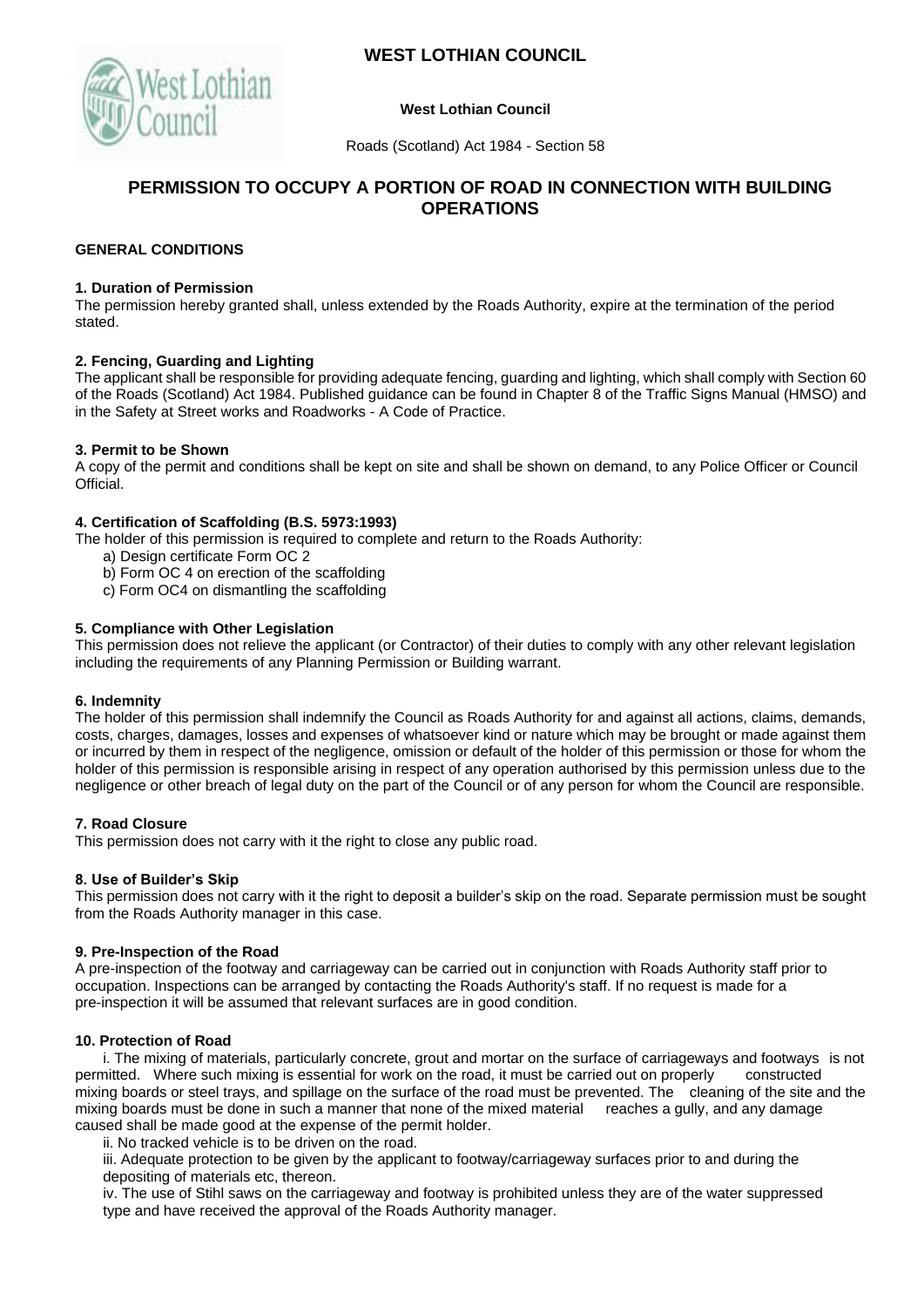

## **West Lothian Council**

Roads (Scotland) Act 1984 - Section 58

## **11. Reinstatement of Site**

i. All materials shall be cleared from the road, which shall be left in a clean and tidy condition (including gullies) at the termination of the works.

ii. Any damage caused to the footway and carriageway during occupancy will require to be made good by the applicant to the satisfaction of the Roads Authority manager.

## **12. Needs of the Disabled**

Whenever, pedestrians are required to walk through an area where scaffolding has been erected, all scaffolding poles over their full length from ground level to first lift must be clearly marked by high visibility reflective padded sleeves or padded sleeves with high visibility reflective tape coloured red. Warning lights must be provided during the hours of darkness. Clear visual warning of the ends of walkways through scaffolding, together with ramps as necessary for any alteration in walkway level, must be provided. All openings in scaffolding adjacent to excavations or other obstructions to the safe passage of pedestrians must be barriered off with a continuous horizontal padded sleeved rail strong enough to offer the necessary resistance should a blind or visually impaired person walks into it. The rail should be 1 metre above ground level and the padded sleeves must be of a fire-retardant material.

## **13. Safe Access for Pedestrian and Vehicles**

A safe passage must be maintained along all footways for pedestrians, or if this is not possible, a safe alternative means of passage around the works must be provided. A safe passage must be maintained for all vehicles round the works. A safe access must be provided to all properties in use, unless the consent of the occupier of the premises has been obtained.

## **14. Surface Water Drainage**

The gratings of gullies are to be covered and protected and a channel kept clear so that surface water may drain away.

## **15. Statutory Undertaker's Apparatus**

Permission to occupy the road does not carry with it the right to interfere with any apparatus in or above the road, and consequently, before occupation, the position of such apparatus should be determined by contacting:- Local Utility companies, Street Lighting Section of the Council, and the Firemaster of the area Fire Brigade.

## **CONDITIONS FOR STORING MATERIALS ON THE ROAD**

## **16. Prohibition on Certain Types of Material**

No material deposited on the road, shall be flammable, explosive, noxious or dangerous, or likely to putrefy, or likely to become a nuisance to users of the road, or have a deleterious effect on the road surface. Materials must not be placed directly on to the surface of the carriageway or footway. Protection in the form of wooden battens or similar must be provided.

## **17. Materials to be Neatly Stacked**

All materials and any other items or equipment introduced onto the road by virtue of this permission shall be kept neatly stacked, and not exceed the area as authorised by the Roads Authority manager. All materials shall, where appropriate, be "damped down" to the satisfaction of the Local Authority to prevent dust or other nuisance. Materials shall be stored in such a manner as to obviate spillage and cause minimal inconvenience to residents and road users. Materials shall be transferred from the road into the building or site with a minimum of delay.

## **CONDITIONS RELATING TO SCAFFOLDING AND HOARDINGS**

## **18. Security**

a) Scaffolding structures should be erected immediately prior to commencement of work and dismantled immediately on completion of work.

b) The tenants / owners of properties directly affected by the scaffolding or hoarding must be informed at least 14 days prior to the commencement of any works so that any additional security measures can be identified and employed. An advisory pamphlet is normally available from the local Police.

c) All ladders and climbing aids should be removed nightly from the scaffold structure, and securely locked away. If this is not possible, they should be chained and locked in the horizontal position.

d) On all sites where dwellings or business premises are unoccupied, consideration should be given to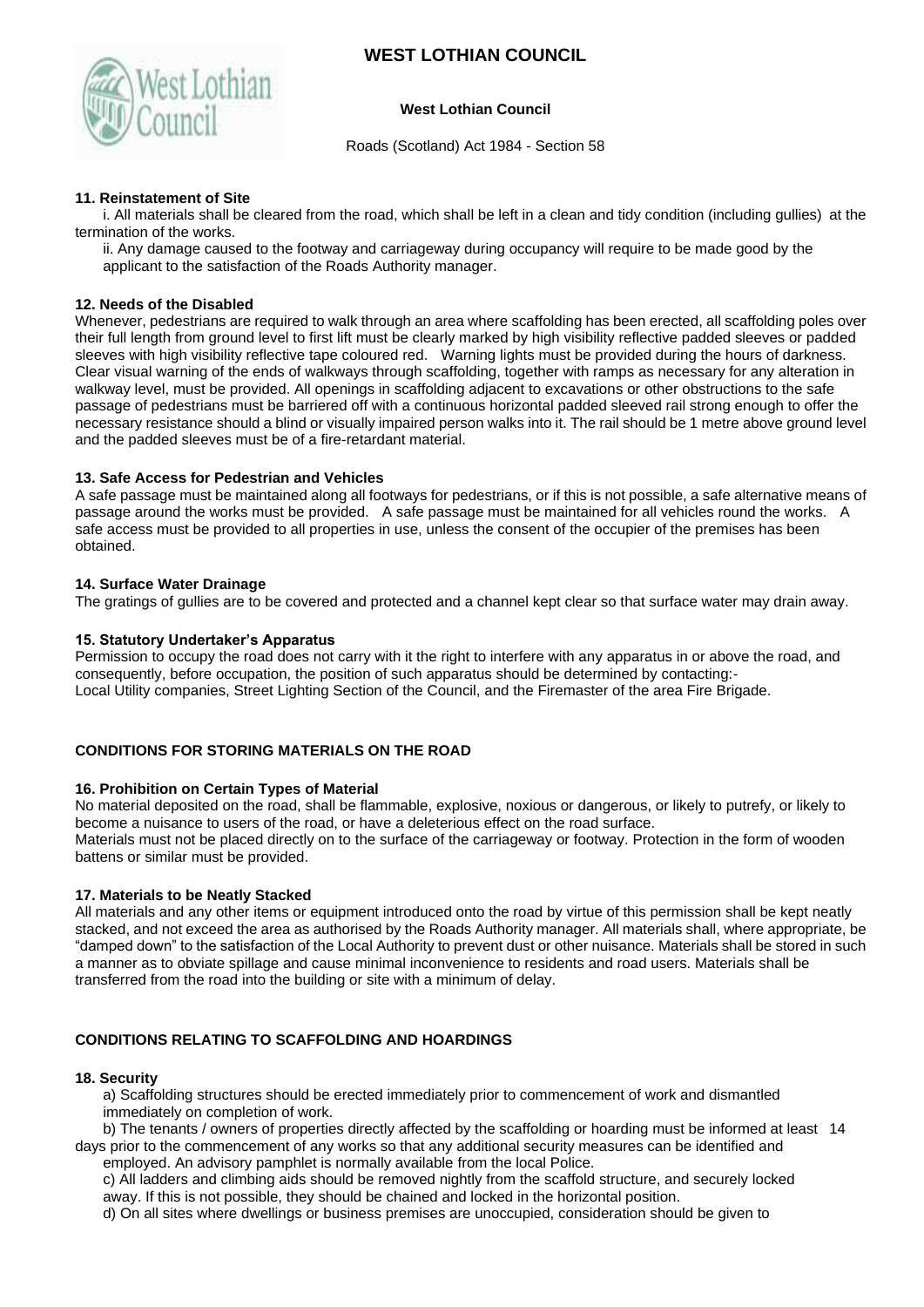

## **West Lothian Council**

Roads (Scotland) Act 1984 - Section 58

employing static guards or security patrols to provide security outwith working hours.

e) Consideration should be given to protecting the base of the structure to a height of 4 metres by means of sheet material securely bolted to the scaffolding to deter unauthorised access.

## **19. Visual Warning**

Whenever pedestrians are required to walk through an area where scaffolding has been erected, all scaffolding poles from ground level to first lift must be clearly marked by high visibility reflective sleeves or red warning tape on padded sleeves as described in condition 12. Warning signs must be provided at ends and external corners.

## **20. Use of Chutes and Skips**

Any material being discarded from the building must be fed directly into a skip or lorry by means of a chute securely fixed with a means of preventing a nuisance form loose material, dust, etc.

## **21. Advertising**

No bills or advertisements or advertising shall be permitted on any scaffolding, with the exception of such relating to the building contract or to the business carried out or to be carried on in the premises under construction/or in the immediately adjoining premises, as may be approved by the Local Authority. Scaffolding and hoardings must be kept free of fly-posters and graffiti at all times.

## **22. Information Board**

An information board giving the name of the Contractor and a 24 hour contact telephone number(s) must be provided and securely fixed to the scaffolding in such a position that it can be easily read from road level.

## **23. Police Consent**

If a road is subject to a Traffic Regulation Order then the Chief Constable must be notified and his consent obtained, particularly with reference to times of erecting and dismantling scaffolding/hoarding and a copy of this consent forwarded to the Roads Authority manager. 48 hours notice of the start of work must be given.

## **24. Scaffolding Design Criteria**

All scaffolding shall comply with British Standard Code of Practice BS5973:1993 and the following:

a) The minimum height of pedestrian walkunder must be 2.3metres.

b) If the outer scaffolding or face of the hoarding is placed on the footway within 450mm of the kerb then suitable measures must be employed to warn and inform the road user of the obstruction.

- c) A fan must be provided on scaffolding. If it projects over the carriageway, its minimum height must be 5m.
- d) Scaffolding/hoarding at junctions must be splayed.

e) The applicant shall be responsible for ensuring that the scaffolding/hoarding is adequately supported and in so doing shall check for the presence of cellars and other buried structures under the road and this shall be incorporated into the design.

f) A satisfactory level of lighting must be provided and approval obtained from the Roads Authority manager.

## **25. Health and Safety Executive**

The Council will report to the Health and Safety Executive any failure which may come to their attention on the part of the applicant, or those for whom he/she is responsible, to ensure either the safety of employees engaged in the building operations relating to the scaffolding or staging for which this permission is granted or the safety of the general public. \*HSG 224 Managing Health and Safety in Construction 2001 - Construction (design and management) Regulations 1994 Approved Code of Practice, Regulations 2,4 & 7 requires that works which last more than 30 days or involve more than 500 person days must be notified to the Health and Safety Executive on Form F10. (Copies of Form F10 are obtainable from the Health and Safety Executive).

# **CONDITIONS RELATING TO SITING HUTS/PORTABLE CABINS/STORAGE CONTAINERS ON ROAD**

## **26. Marking of Huts/Portable Cabins/Storage Containers**

The name of the Contractor must be marked on the side of the hut/portable cabin/storage container along with the day-time and night-time telephone numbers. A "No Parking" sign must also be provided and attached to the outer side of the unit to prevent double parking in the road.

The ends of portable cabins/storage must be marked in accordance with the Builders Skips (Markings) (Scotland) Regulations 1986 No.642 (5.61) with two heavy broad red fluorescent and yellow reflecting diagonal stripes. The strips of material shall at all times be kept clean.

The specification about the Design and Fixing of Markings on huts/portable cabins/storage containers are described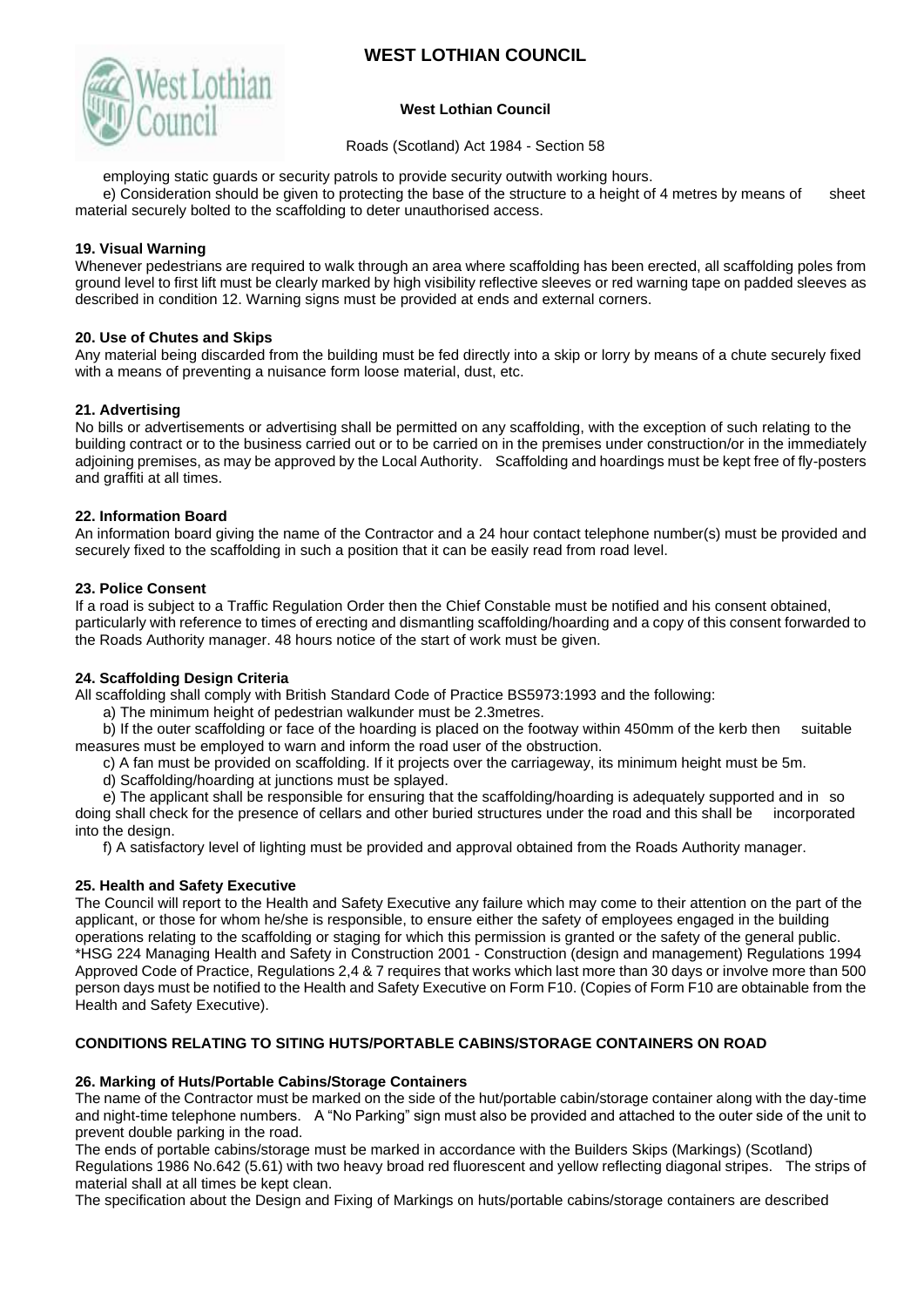

## **West Lothian Council**

Roads (Scotland) Act 1984 - Section 58

in Annex A of these conditions, and contains an undertaking to be signed by the Applicant, to comply with these conditions.

## **27. Objections**

This permission is given on the understanding that residents of the property undergoing building work and adjacent residents where the road occupation is outwith the confines of the property being worked on have been consulted and there are no valid objections.

Should the occupation result in objections being made to the Department of Environment, the Roads Authority or to the Police, this may result in the permission being withdrawn and the permit holder instructed to remove the huts/portable cabins/storage containers from the road immediately.

## **28. Siting of Huts/Portable Cabins/Storage Containers**

i. No huts/portable cabin/storage containers shall be sited on roads, adjacent to junctions, pedestrian crossings or where traffic signs and street furniture will be obstructed.

ii. Where possible, the hut/portable cabin/storage container must be sited on the road outwith or alongside the property undergoing building work but if it is sited outwith the confines of this property then the adjacent residence(s) must also be consulted to ensure that any objections are resolved.

iii. If a road is subject to a Traffic Regulation Order then the Chief Constable must be notified and his consent obtained, particularly with reference to times of delivering and removing huts/portable cabins/storage containers and a copy of this consent forwarded to the Roads Authority manager.

48 hours notice of the start of work must be given.

iv. The hut/portable cabin/storage container must be removed immediately on completion of operations.

- v. If required by the Police or Department of Environment Transportation Division personnel the Contractor
	- must remove the hut/portable cabin/storage container with any stores from the road immediately.

## **29.Materials in Huts/Portable Cabins/Storage Containers**

No toxic, flammable, explosive or dangerous materials must be stored in Huts/Portable Cabins/Storage Containers on the highway.

## **CONDITIONS RELATING TO THE USE OF MOBILE CRANES AND HYDRAULIC PLATFORMS**

## **30. Arrangements**

Where a portion of the road is to be used for a mobile crane with building operations, arrangements shall be made with the Roads Authority Manager and the Police at least seven days in advance of the operations. Such operations shall be restricted to the dates and times set by the Roads Authority Manager and the Police.

## **31. Tower Cranes**

A separate permission is required from the Roads Authority Manager for the erection of tower cranes on sites where the jib will swing over adjoining roads.

## **32. Conditions for Stone Cleaning**

i. Protective sheeting to be used to prevent solution dripping on to the footway.

ii. All solution to be collected above footway level and piped across footway with adequate ramps provided for pedestrians. Pipe to extend to point of discharge as authorised by the Roads Authority manager.

iii. Agreement for discharge of solution to be obtained from Scottish Water.

iv. Gullies to which solution is discharged are to be adequately cleaned, but in any event at least twice per day.

v. No solution to be used which is likely to cause damage to the footway.

vi. Other than agreed defects in road existing prior to operations commencing, all surfaces to be made good to the satisfaction of the Roads Authority manager on completion of works.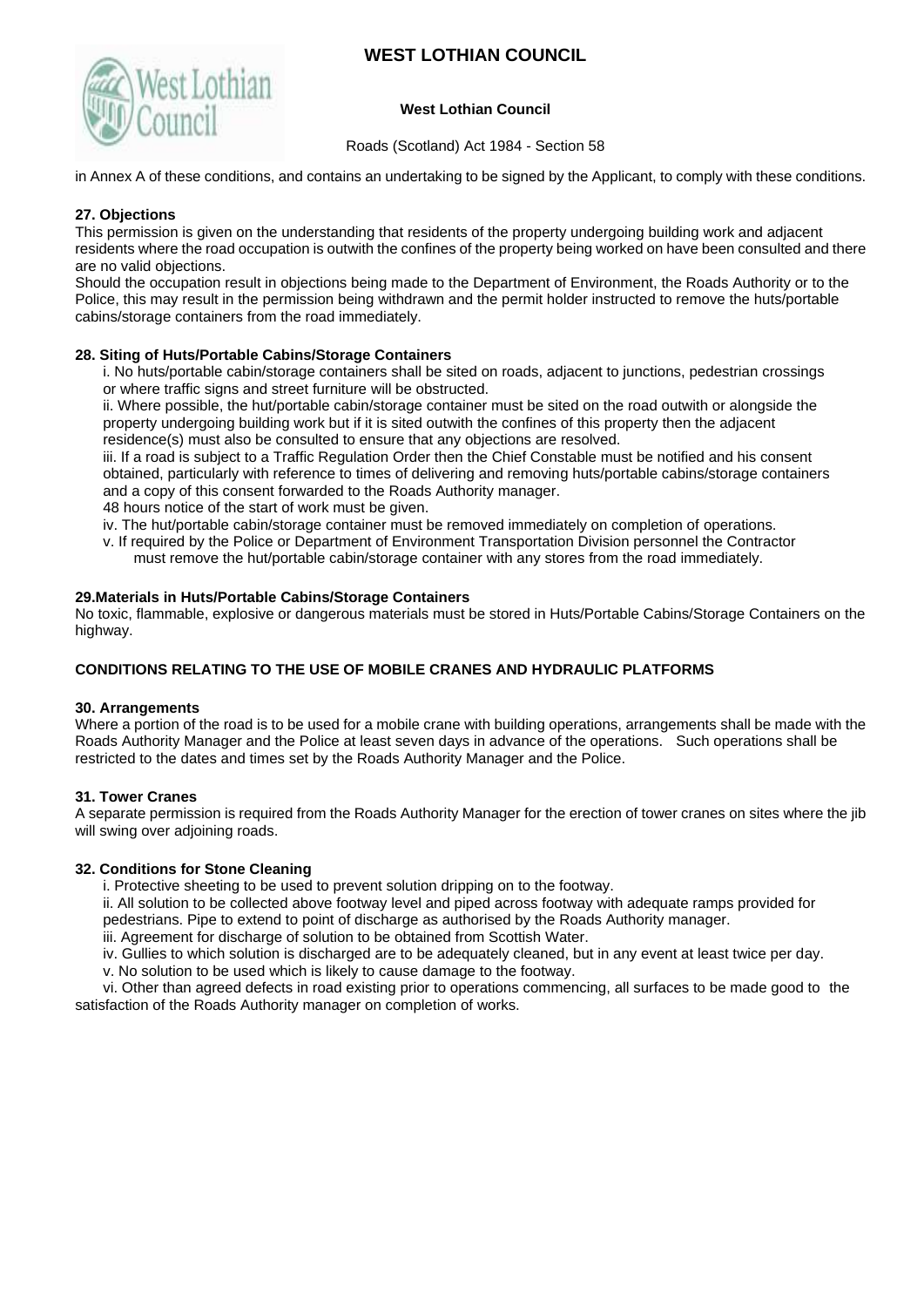

## **West Lothian Council**

Roads (Scotland) Act 1984 - Section 58

# **ANNEX A TO SECTION 58 CONDITIONS**

## **Specifications about design and fixing of marking**





*Notes:*

- *(a) The width of each half of the marking shall be not less than 140 millimetres nor more than 280 millimetres.*
- *(b) The length of each half of the marking shall be not less than 350 millimetres nor more than 700 millimetres.*
- *(c) The angle of each stripe shall be not less than 40 degrees to the vertical nor more than 50 degrees to the vertical.*
- *(d) Each half of the marking shall have a minimum area of 980 square centimetres.*
- *(e) The breadth of each stripe shall be not less than 133 millimetres nor more than 147 millimetres.*

Fig. 1

Your attention is drawn to the requirements to mark huts, portable cabins and storage containers placed on the road in accordance with the Builders' Skips (Markings) (Scotland) Regulations 1986 No. 642 (S.61).

The markings on the portable cabins/storage containers (see Fig.1) are to be matching pairs, to the same design and construction as the vertical markings used on the rear of heavy goods vehicles. They must conform to British Standard BS AU 152:1970 and must be marked with that number.

One pair of markings must be placed on each end of the portable cabins/storage container. Painted markings do not meet the Highways requirements.

The area of any plate must never be less than 980 square centimetres. The markings plates normally will be 700mm long and 140mm wide.

Both marking plates on the hut/portable cabins/storage container end must be the same size and shape and mounted at the same height.

## **Method of Fixing**

The Fluorescent material should not be stuck directly onto the hut/portable cabins/storage container, as that does not comply with the British Standard and, in any event, it would be difficult to replace when worn.

If a hut/portable cabins/storage container is placed on roads regularly a permanent plate fixture using rivets is recommended. If the markings are needed only occasionally then a temporary fixing with bolts or screws might be used.

For either permanent or occasional use the markings must be fitted to the hut/portable cabins/storage container.